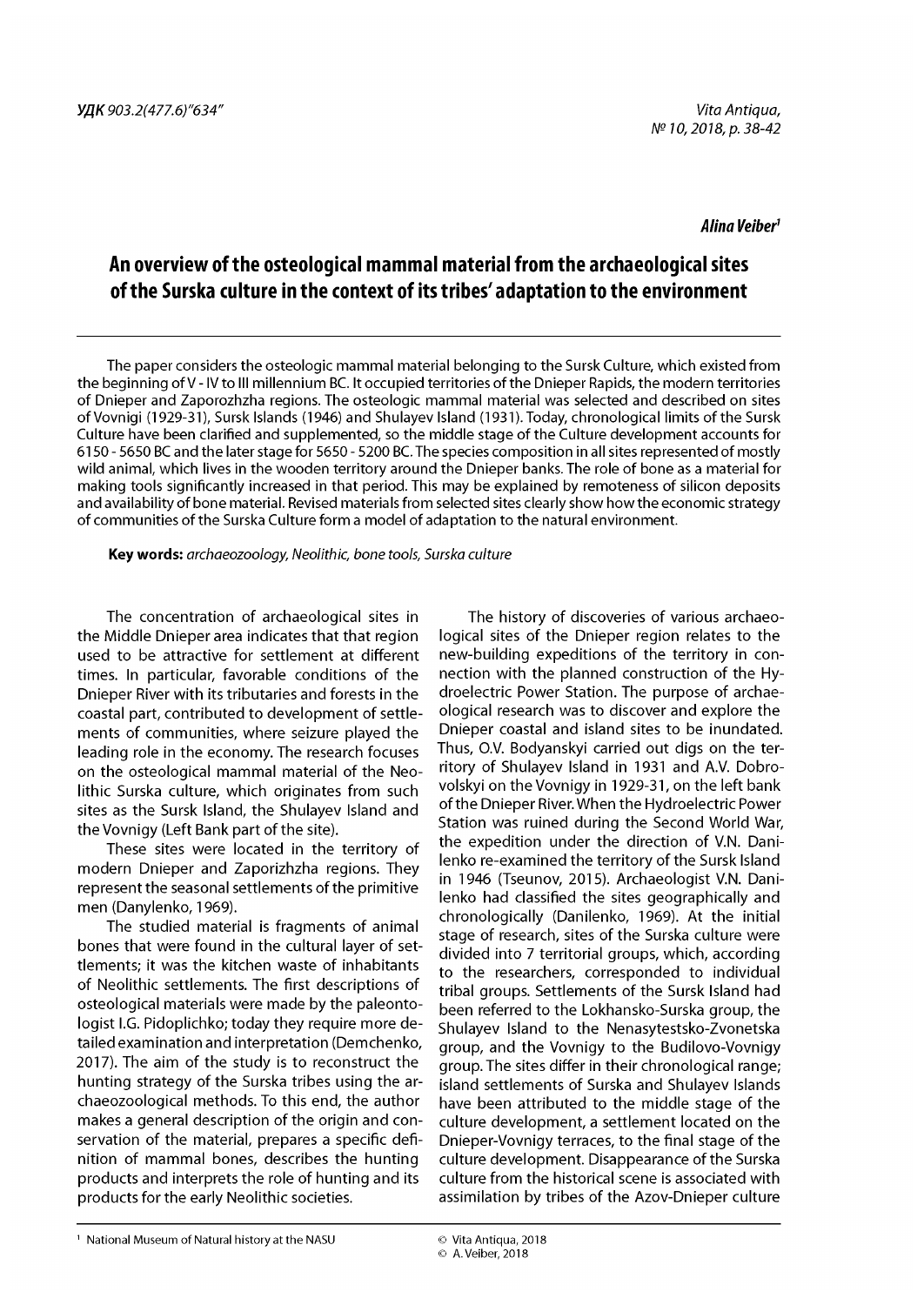in the last quarter of the IV millennium BC. Later on, the chronological boundaries of the Surska culture have been clarified; thus the middle stage of development was 6150 - 5650 BC, and the late stage 5650 - 5200 BC (Motuzaite Matuzeviciute, 2013).

The investigated osteological materials of the Surska culture are deposited with the National Museum of Natural History, NAS of Ukraine. The collection of the Surska culture material has been poorly certified. The laying stratigraphy of sites and numbering of settlements of the Sursk Island had been lost. The selection of materials from the Shulayev Island is likely to be incomplete. The state of conservation of bone material is rather poor, which has made it difficult to identify the species. The majority of bones in collections are crushed; some have signs of fire, cracking due to weathering and staying in a humid environment.

| Animal species                    | Archaeological site      |                |                          |                          |                          |                          |                          |                |                          |
|-----------------------------------|--------------------------|----------------|--------------------------|--------------------------|--------------------------|--------------------------|--------------------------|----------------|--------------------------|
|                                   | Vovnigi                  |                |                          | Sursky island            |                          |                          | Shulaev island           |                |                          |
|                                   | <b>NISP</b>              | <b>MNI</b>     | $\%$                     | <b>NISP</b>              | MNI                      | $\%$                     | <b>NISP</b>              | <b>MNI</b>     | $\%$                     |
| Bos taurus                        | 44                       | 9              | 24.5                     | 6                        | $\overline{2}$           | 2.3                      | $\blacksquare$           | L,             | $\blacksquare$           |
| Equus ferus                       | $\overline{\phantom{a}}$ | $\sim$         | ۰                        | 10                       | 4                        | 3.8                      | $\blacksquare$           | ÷              | ۳                        |
| Equus sp.                         | 27                       | 6              | 15                       | $\overline{3}$           | 1                        | $\overline{\phantom{a}}$ | $\blacksquare$           | ۰              | $\overline{\phantom{0}}$ |
| Sus sp.                           | $\blacksquare$           | $\blacksquare$ | $\overline{\phantom{0}}$ | 9                        | 4                        | 1.06                     | $\blacksquare$           | ٠              | $\overline{a}$           |
| Sus domesticus                    | 5                        | $\overline{2}$ | 2.7                      | $\overline{\phantom{a}}$ | $\overline{\phantom{a}}$ | $\overline{a}$           | $\overline{\phantom{a}}$ | L,             | $\blacksquare$           |
| Capra\Ovis                        | 8                        | 3              | 4.4                      | $\blacksquare$           | 3                        | 1.3                      | $\blacksquare$           | ۰              | ۰                        |
| Ovis aries                        |                          |                | 0.5                      | $\blacksquare$           | 1                        | 0.2                      | $\blacksquare$           | $\blacksquare$ | $\blacksquare$           |
| Canis familiaris                  |                          | 1              | 0.5                      | 8                        | $\overline{2}$           | 0.1                      | 13                       | 2              | 14.6                     |
| Bison bonasus\<br>Bos primigenius | 18                       | 3              | 10                       | 42                       | 4                        | 5                        | $\overline{\phantom{a}}$ | ۰              | -                        |
| Cervus elaphus                    | $\overline{7}$           | $\mathbf{I}$   | 4                        | 125                      | 7                        | 14.7                     | $\mathbf{1}$             | 1              | 2                        |
| Capreolus capreolus               | 4                        | 1              | 2.2                      | 14                       | 4                        | 5.3                      | $\overline{\phantom{a}}$ | $\overline{a}$ | $\overline{\phantom{0}}$ |
| Canis lupus                       | $\blacksquare$           | $\blacksquare$ | ÷,                       | 4                        | $\overline{2}$           | 0.4                      | 19                       | 3              | 21.3                     |
| Vulpes vulpes                     |                          |                |                          | 17                       | 6                        | $\overline{2}$           | 10                       |                | 11.2                     |
| Lepus europeus                    | $\mathbf{1}$             | $\mathbf{1}$   | 0.5                      | 18                       | $\overline{2}$           | 2.1                      | 5                        | $\overline{2}$ | 5.6                      |
| Castor fiber                      | $\overline{2}$           | 1              | 1                        | $\overline{2}$           | 1                        | 0.2                      | $\overline{2}$           | 1              | 2                        |
| Marmota bobac                     | ۰                        |                | ٠                        | $\overline{a}$           | $\overline{a}$           | $\overline{a}$           | $\mathbf{1}$             | ٠              | ۳                        |
| Felis silvestris                  | ۰                        |                | ۰                        | $\mathbf{1}$             | 1                        | 0.1                      | $\blacksquare$           | ٠              |                          |
| Scirius vulgaris                  |                          |                |                          | $\mathbf{1}$             |                          | 0.1                      | ۰                        |                |                          |

*Table 1. Osteological mammal material from the archaeological sites of the Surska Culture*

Shulaev island, total number of bones 89, identificated 51 (57%), undefined 38 (44 %) Vovnihy, total number of bones 179, identificated 118 (65%), undefined 61 (34%) Surski island, total number of bones 849, identificated 260 (30.6%), undefined 591 (69.6%).

The species composition of mammal bones from selected sites is mainly represented by fauna. Probably, they hunted those animals in forests on the banks of the Dnieper River. Hunting for large hoofed animals such as turbot or bison, red deer, wild horse, wild pig, and roe deer was the determining factor for the community survival due to their high weight coefficients. Among the sample, there are bones of fur animals, such as fox, hare, beaver and wolf. An important but ancillary role was played by fishing and hunting for birds and turtles whose bones were sampled too. The major part of the bones found is the cooking waste of inhabitants of the sites. Bones of domesticated animals are available in small numbers on the leftbank part of the Vovnigy and Sursk Island. Their interpretation would require additional studies on dating, since there is a high probability that they came from the upper layers.

The bones found among the kitchen waste represent almost all the anatomical elements of animals, including those having a small amount of the meat mass. The high degree of fragmentation indicates that inhabitants of the site cut the bones to get the bone marrow. Fragments of bones have no necks or other traces that could indicate the removal of meat from the bone before cooking, so it is likely that it was cooked together with bones. The signs of cooking are also present on bones of wolves and dogs. Namely, in the samples take in Surska and Shulayev Islands, there are six bones of Canidae gen. et sp. having traces of cooking.

Among the total selection of osteological materials, there are bones that constitute waste of the tools production or fragments of tools. Signs that a bone fragment or bone itself is a production waste are traces of the surface polishing; deliberately sharpened parts of a bone to form a piercing end;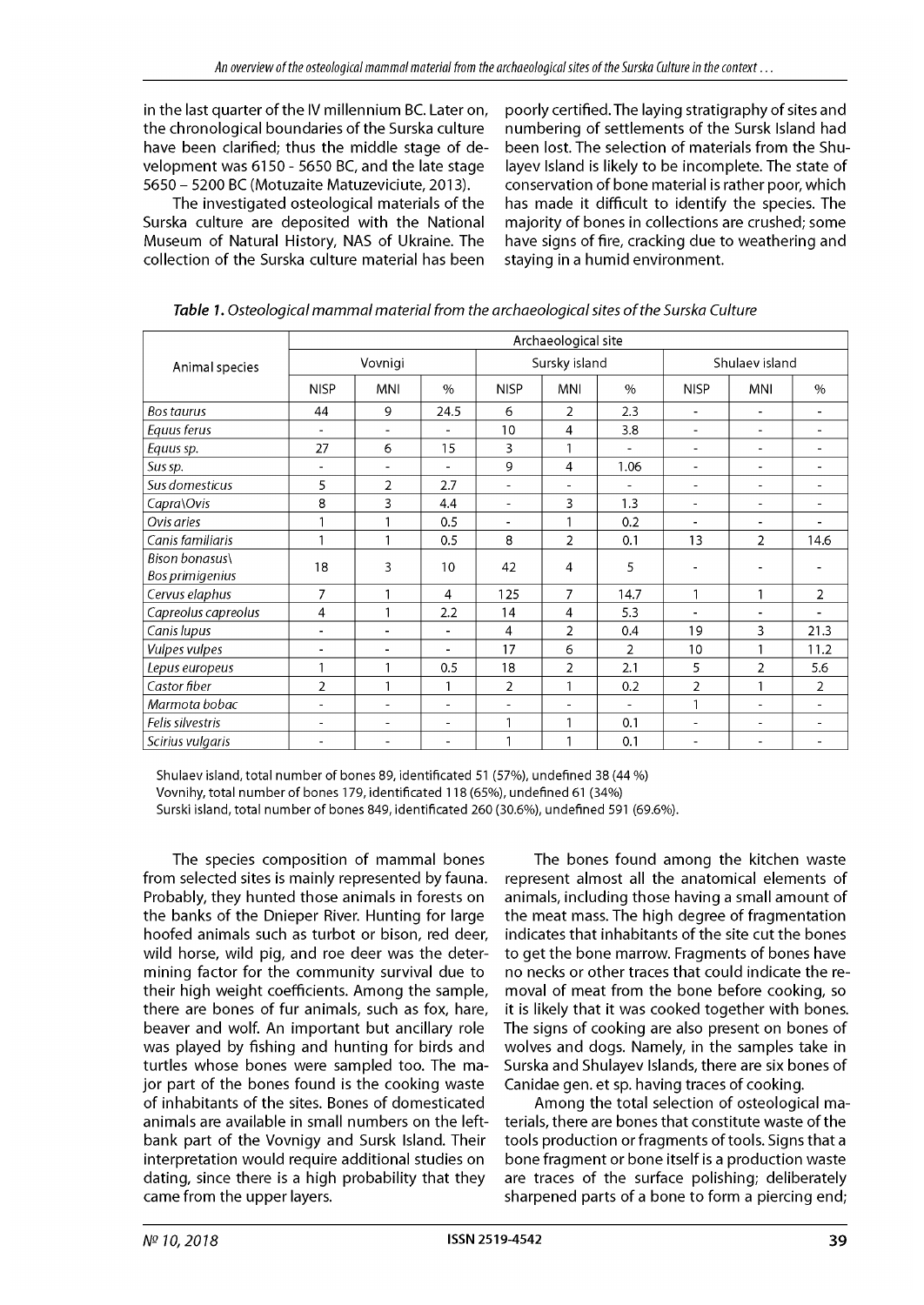traces of many chips concentrated on a relatively small area of a bone; traces of cutting. All signs of bones processing make it difficult to determine their belonging to particular species. Thus, there are 12 such bones on the Sursk Island site and 4 on the Vovnigy.

According to published sources and information described in archaeological reports, the most popular bone products were harpoons and hooks for fishing, borers, and tips for arrowheads (Kotova, 2010).

In the osteological material of the Vovnigy site, a borer made of the rabbit tibia was found, two borers made of a distal or proximal part of a hoofed animal (artiodactyla incertae sedis), a polished product with a sharp edge, presumably a spear tip.

One of the vivid examples of bone products is the pendent made of red deer insicor, which was found among the osteological material of the Vovnigy site. The pendent is polished and rubbed, indicating that it was worn for a long time. At the root of the insicor the pendent is made of, there are traces of the cut-out hole.

Among the bone artifacts, there is a fragment in the form of a plate. Similar items are found among the archaeological materials of the early Neolithic tribes of the examined region. Some of them are exhibited by the Archaeological Museum of the National Academy of Sciences (IA NASU), and were interpreted by O.V. Tuboltsev as clothing decorations (Kotova and Tuboltsev, 1999).

Among the bone products of the Vovnigy site, there was an oblong item (8.5x1 cm), one part of which is a sharpened edge, and another depicted a stylized animal head. Probably, the product was made of the proximal or distal part of a long bone of a hoofed animal; one of its ends has visible traces of the spongy bone surface. The sharp edge of an item had been cracked and broken back in the ancient time. The product is polished; it has a wellcrafted relief of an animal face with clearly marked eyes, ears, nostrils and a jaw. On its surface, there are regular dents, 3 cuts not far from each other in one row. On the dorsal side of the product, there are 4 rows of such dents and 2 rows on the ventral side. They potentially depicted fur strips. Functionally, the tool can be borer, as it has a prickly edge suitable for it, having signs of abrasion. Despite the

good artistry, the species attributes of the image of the animal are debatable. Animal plots are popular in the iconographic tradition of various Neolithic cultures all over the world. They relate, first, to the role of animals in the economic life of societies, which was reflected in various elements of their material and spiritual culture.

In the territory of Ukraine, the major part of such bone products in the form of pendants or embroidery, were found during researches of the Neolithic burial grounds. Their research contributed to the emergence of a number of research papers devoted to reconstruction of clothing, and general articles describing the accompanying tools found in the Neolithic burial grounds in Ukraine. The burial grounds Vovnigy II and Vilnyanka belong to the Surska culture. Bone embellishments in the form of hats stripes are represented by products made of insicor with an aperture for fastening. The bone products derived from the Mariupol burial ground, burials of which belong to the Dnieper-Donets culture (VII - V centuries BC) are more widely represented (Kotova, 2010).

The research analyzes the archaeozoological materials of the Surska sites. The major part of bones is cooking waste, as well as fur animal carcasses, waste products and tools. The selection contains a large number of fish, bird and freshwater turtle bones. They were an auxiliary element of hunting. Large hoofed animals were essential to survival of communities, namely bison or bos primigenius, deer, horse, and roe deer, which inhabited the coastal forest areas. Location of settlements on the island territories allowed communities to use in full the natural resources. Hunting was the basis of survival of the Surska communities. Bone products form an important component of production instruments. In addition to already published materials, they have found punches, their fragments and elements of clothing decoration. The great role of hunting in the survival strategy of communities had formed the philosophy and spiritual culture of ancient hunters. A zoomorphic image of the animal head on the borer indicates the close ties of the ancient man with the world of nature. An overview of the mammal bone material from the Surska culture sites allowed expanding of findings of previous researchers.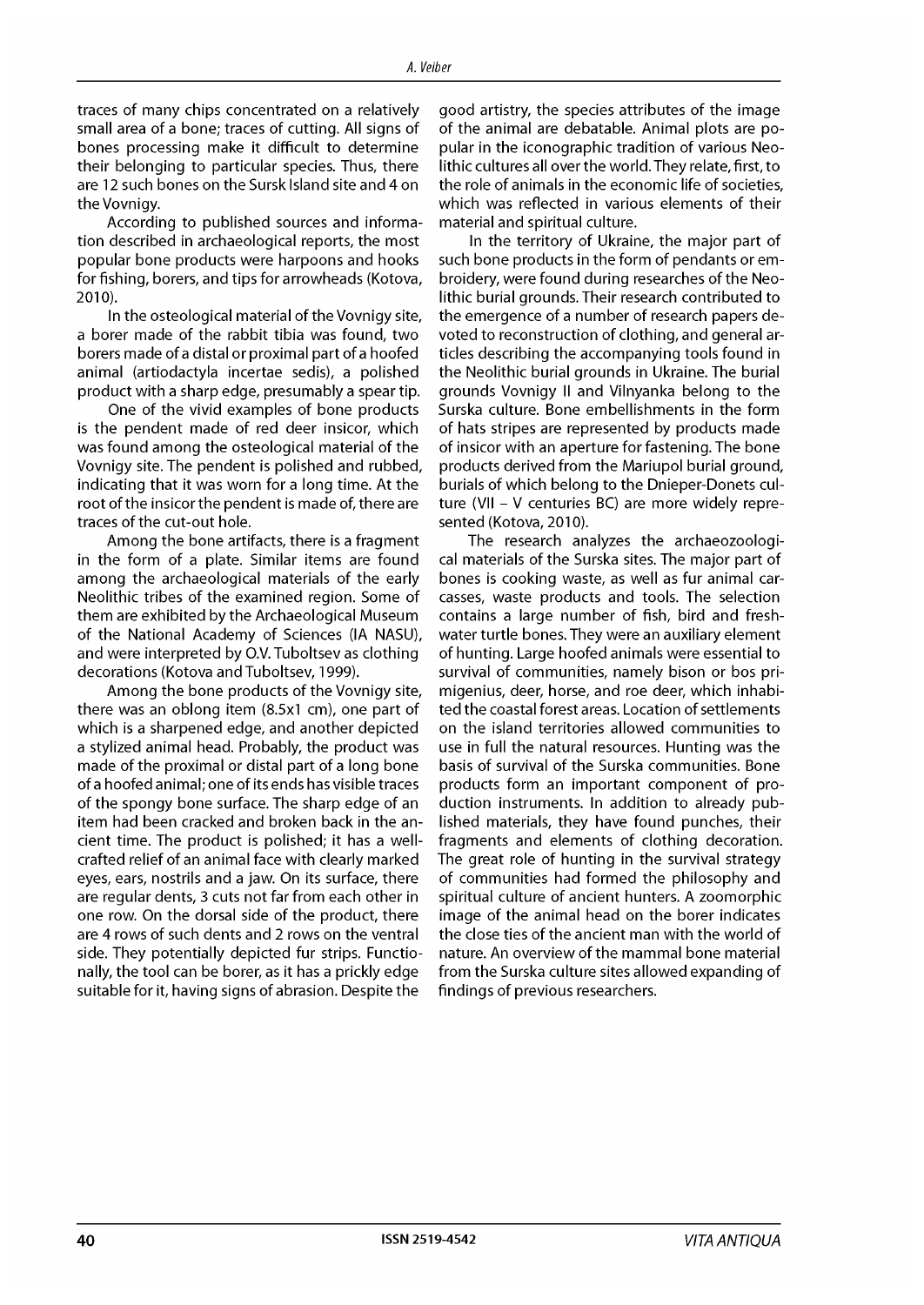## **References:**

Danylenko V., 1969, *Neolit Ukrainy.* Kyiv (in Russian).

Demchenko O., 2017, Pryrodne seredovyshche ta kul'turna adaptatsiya pervisnoho naselennya Dniprovs'koho Nadporizhzhya v pizn'omu mezoliti - rann'omu neoliti, *Vita antiqua,* 9: 171-179 (in Ukrainian).

Kotova N., 2010, Burial clothing in Neolithic cementeries of the Ukrainian steppe, *Documenta Praehistorica* XXXVII:167-177.

Kotova N., Tubol'tsev O., 1999 Rekonstruktsyia pohrebal'noy odezhdy neolytycheskoho naseleniya Ukrainy, *Rossyskaya arkheolohiya,* 3: 22-36 (in Russian).

Motuzaite Matuzeviciute G., 2013, Neolithic Ukraine, a review of theoretical and chronological interpretations, *Archeologia Baltica,* 20: 136-149.

Pidoplichko I., 1956, *Materialy do vyvchennya mynulykh faun URSR.* Kyiv. (in Ukrainian).

Tseunov I., 2015, Pol'ovi doslidzhennya paleolitu pivdnya Ukrayiny Novobudovnymy ekspedytsiyamy u 20-30 rr. XX st., *Materialy i doslidzhennya z arkheolohiyi Prykarpattya i Volyni,* 19: 307-312 (in Ukrainian).

Zaliznyak L., 2005, Final'nyy paleolit i mezolit kontynental'noyi Ukrayiny, kul'turnyy podil ta periodyzatsiya, *Kam»yana doba Ukrayiny,* 8: 74-76 (in Ukrainian).

#### *Аліна Вейбер*

### **Огляд остеологічного матеріалу ссавців з археологічних пам'яток сурської культури в контексті адаптації її носіїв до навколишнього середовища**

Дослідження присвячене аналізу археозоологічного матеріалу сурської культури, різні пам'ятки якої існували VII - VI тис. до н.е. Географічно пам'ятки сурської культури розташовувались на території Надпоріжжя та Приазов'я. Сурська культура виникла на основі мезолітичної культури кукрек (IX - VI тис. до н.е.) і була витіснена представниками дніпро-донецької культури. Остеологічний матеріал походить з пам'яток Сурський острів, Шулаїв острів та Вовніги, які були досліджені в ході Дніпробудівської експедиції 1929 – 1932 рр. керівником якої був відомий історик Д.І. Яворницький. Ціллю експедиції було виявлення та дослідження археологічних пам'яток, яким загрожувало затоплення водами річки Дніпро внаслідок будівництва гідроелектростанції. На сьогодні територія всіх досліджених пам'яток вкрита водою. Шулаїв острів (1931) та Сурський острів острів (1946) були досліджені експедиціями під керівництвом О.В. Бодянського. Пам'ятка Вовніги, що знаходилась на лівому березі річки Дніпро була досліджена експедицією під керівництвом А.В. Добровльського у 1929-31 рр.

Кістки тварин, знайдені на пам'ятках, являють собою кухонні відходи мешканців поселень, а також відходи від виробництва кісткової продукції, роль якої в той час була досить висока. Видовий список представлений здебільшого дикими видами, таких як олень, козуля, зубр або тур та дикий кінь. З хутрових тварин наявні кістки вовків, лисиць, зайців та куниць. Розташування поселень в недалекій відстані від річок дозволило займатися рибальством та полюванням на річкових птахів. До відходів виробництва належать кістки з чіткими слідами полірованої поверхні або характерними насічками. Серед виробів із кістки були знайдені проколки, підвіска із різцевого зубу оленя та проколка із стилізованим зооморфним верхів'ям. Острівне та прибережне розташування пам'яток вказує на те, що такі місця були вигідними для забезпечення потреб племен мисливцв-збирачів.

**Ключові слова:** *археозоологія, неоліт, кістяні вироби, сурська культура*